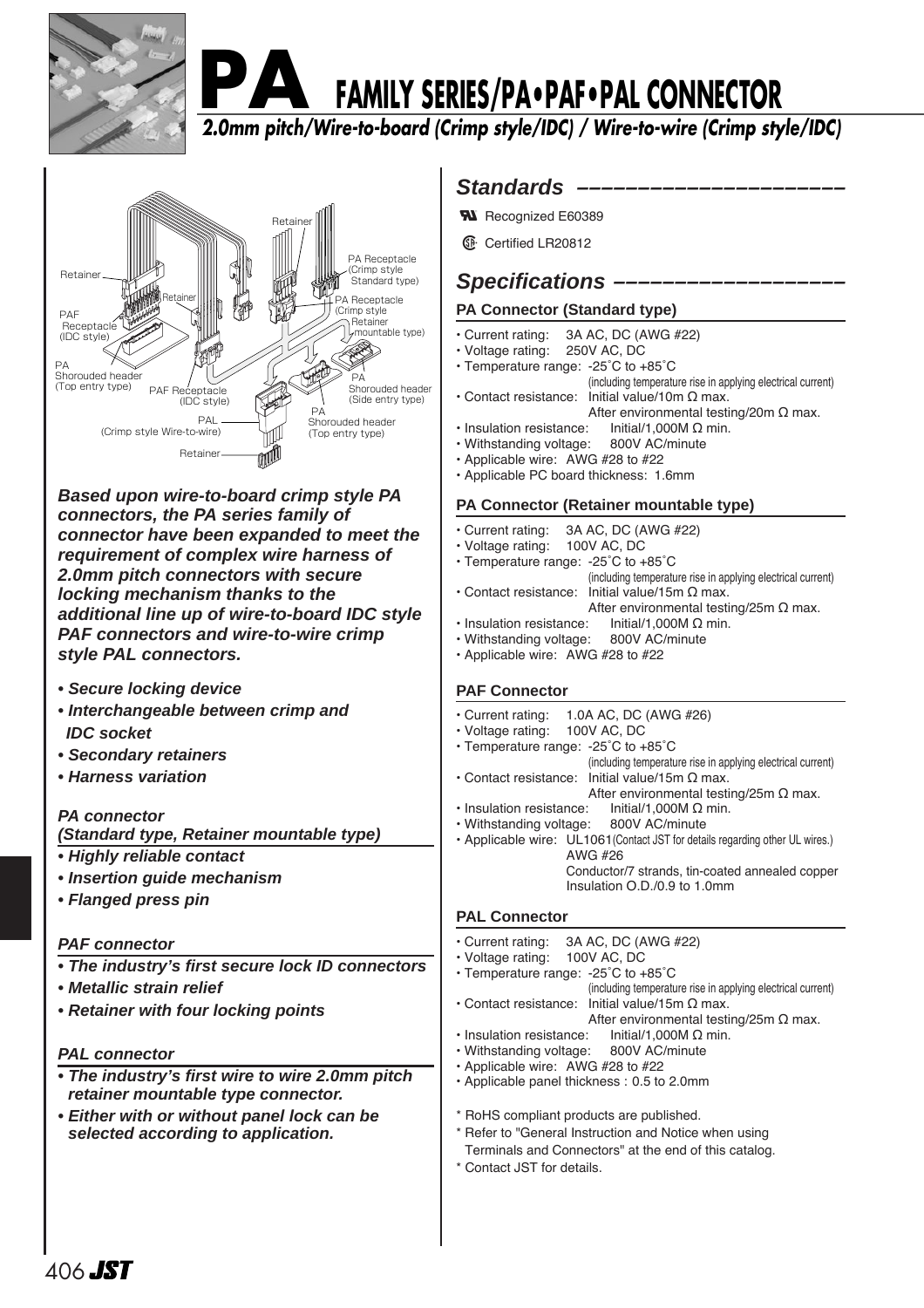

**PC board layout (viewed from component side) and Assembly layout**



Note: 1. Tolerances are non-cumulative: ±0.05mm for all centers.

2. Hole dimensions differ according to the kind of PC board and piercing method. The dimensions above should serve as a guideline. Contact JST for details.

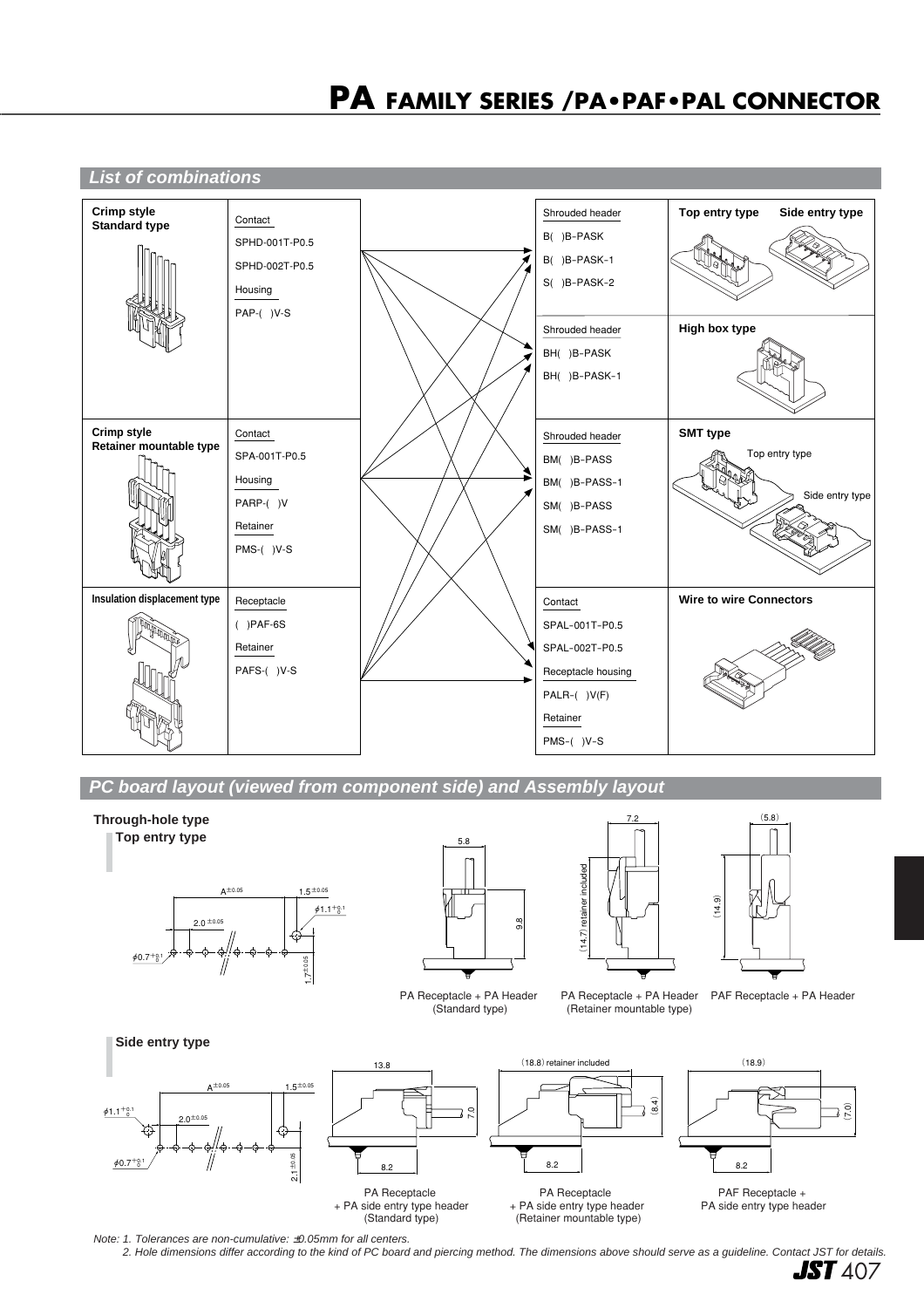## **PA FAMILY SERIES /PA•PAF•PAL CONNECTOR**

## **PC board layout (viewed from component side) and Assembly layout**

### **SMT type**





PA Receptacle + PA Header (Standard type)



(Retainer mountable type)

 $(6.2)$   $(1.4)$ (16.2)

PA Receptacle + PA Header PAF Receptacle + PA Header



**Top entry type**







8.9  $(1.1)$   $(16.2)$ 6.2) 5.7

PA Receptacle + PA side entry type header (SMT) (Standard type)





Note: 1. Tolerances are non-cumulative: ±0.05mm for all centers.

2. The dimensions above should serve as a guideline. Contact JST for details.





PA Receptacle + PA high box type header (Standard type)



PA Receptacle + PA high box type header (Retainer mountable type)



PAF Receptacle + PA high box type header

Note: 1. Tolerances are non-cumulative: ±0.05mm for all centers. 2. Hole dimensions differ according to the kind of PC board and piercing method. The dimensions above should serve as a guideline. Contact JST for details.



PA Receptacle + PAL Receptacle .<br>(Standard type)



PA Receptacle + PAL Receptacle PAF Receptacle + PAL Receptacle (Retainer mountable type)



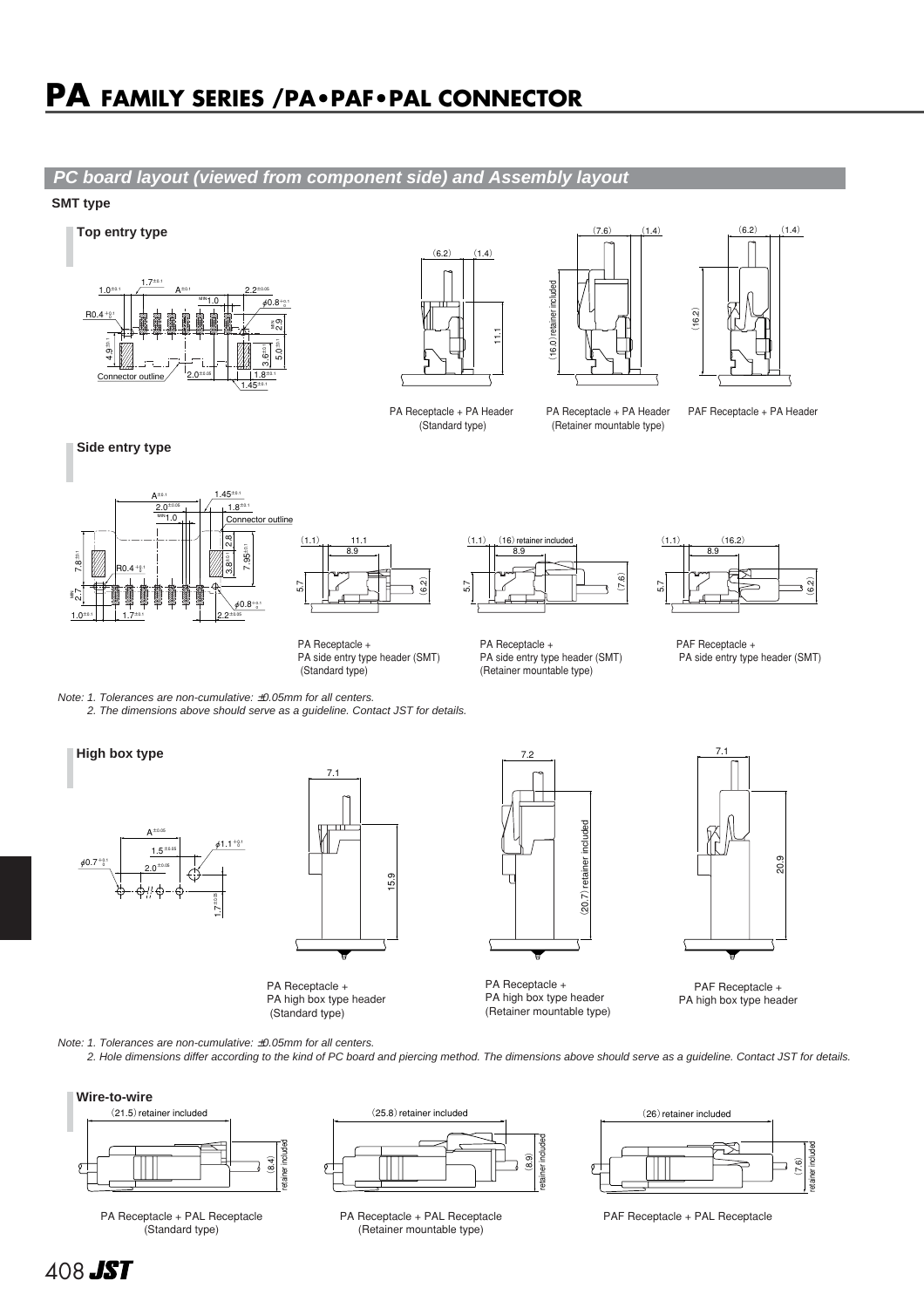**Contact**



| Model No.             | Applicable wire |           | Insulation O.D. | $Q'$ ty / |  |
|-----------------------|-----------------|-----------|-----------------|-----------|--|
|                       | mm <sup>2</sup> | AWG $#$   | (mm)            | reel      |  |
| <b>SPHD-001T-P0.5</b> | $0.13 - 0.33$   | $26 - 22$ | $1.0 - 1.5$     | 8.000     |  |
| SPHD-002T-P0.5        | $0.08 - 0.21$   | $28 - 24$ | $0.9 - 1.5$     | 8,000     |  |
|                       |                 |           |                 |           |  |

Material and Finish

Phosphor bronze, tin-plated (reflow treatment)

**RoHS compliance**

|                | Contact | Crimping         | Applicator         |                            |                  |  |
|----------------|---------|------------------|--------------------|----------------------------|------------------|--|
|                | machine | Crimp applicator | <b>Dies</b>        | Crimp applicator with dies |                  |  |
|                |         |                  | MKS-LS-10·MKS-L-10 | MK/SPHD-002-05             | APLMK SPHD002-05 |  |
| SPHD-002T-P0.5 | AP-K2N  | *MKS-SC-10       | SC/SPHD-002-05     | APLSC SPHD002-05           |                  |  |
| SPHD-001T-P0.5 |         |                  | MKS-LS-10·MKS-L-10 | MK/SPHD-001-05             | APLMK SPHD001-05 |  |
|                |         |                  | *MKS-SC-10         | SC/SPHD-001-05             | APLSC SPHD001-05 |  |

Note: \*Strip-crimp applicator

## **Housing**



| <b>Circuits</b>         | Model No.        |              | Dimensions (mm) | $Q'$ ty / |
|-------------------------|------------------|--------------|-----------------|-----------|
|                         |                  | $\mathsf{A}$ | B               | bag       |
| $\overline{2}$          | <b>PAP-02V-S</b> | 2.0          | 6.0             | 1,000     |
| 3                       | <b>PAP-03V-S</b> | 4.0          | 8.0             | 1,000     |
| $\overline{\mathbf{4}}$ | <b>PAP-04V-S</b> | 6.0          | 10.0            | 1,000     |
| 5                       | <b>PAP-05V-S</b> | 8.0          | 12.0            | 1,000     |
| 6                       | <b>PAP-06V-S</b> | 10.0         | 14.0            | 1,000     |
| $\overline{7}$          | <b>PAP-07V-S</b> | 12.0         | 16.0            | 1,000     |
| 8                       | <b>PAP-08V-S</b> | 14.0         | 18.0            | 1,000     |
| 9                       | <b>PAP-09V-S</b> | 16.0         | 20.0            | 1,000     |
| 10                      | <b>PAP-10V-S</b> | 18.0         | 22.0            | 1,000     |
| 11                      | <b>PAP-11V-S</b> | 20.0         | 24.0            | 1,000     |
| 12                      | <b>PAP-12V-S</b> | 22.0         | 26.0            | 1,000     |
| 13                      | <b>PAP-13V-S</b> | 24.0         | 28.0            | 1,000     |
| 14                      | <b>PAP-14V-S</b> | 26.0         | 30.0            | 1,000     |
| 15                      | <b>PAP-15V-S</b> | 28.0         | 32.0            | 1,000     |
| 16                      | <b>PAP-16V-S</b> | 30.0         | 34.0            | 1,000     |

**Material** 

PA 66, UL94V-0, natural (white)

#### **RoHS compliance**

<For reference> As the color identification,

the following alphabet shall be put in the underlined part.

For availability, delivery and minimum order quantity, contact JST.

ex. **PAP-02V-S-**

S…natural (white)

K…black R…red E…blue M…green O…orange N…brown

- P…purple PK…pink Y…yellow L…lemon yellow FY…vivid yellow
- LE…light blue H…gray TR…tomato red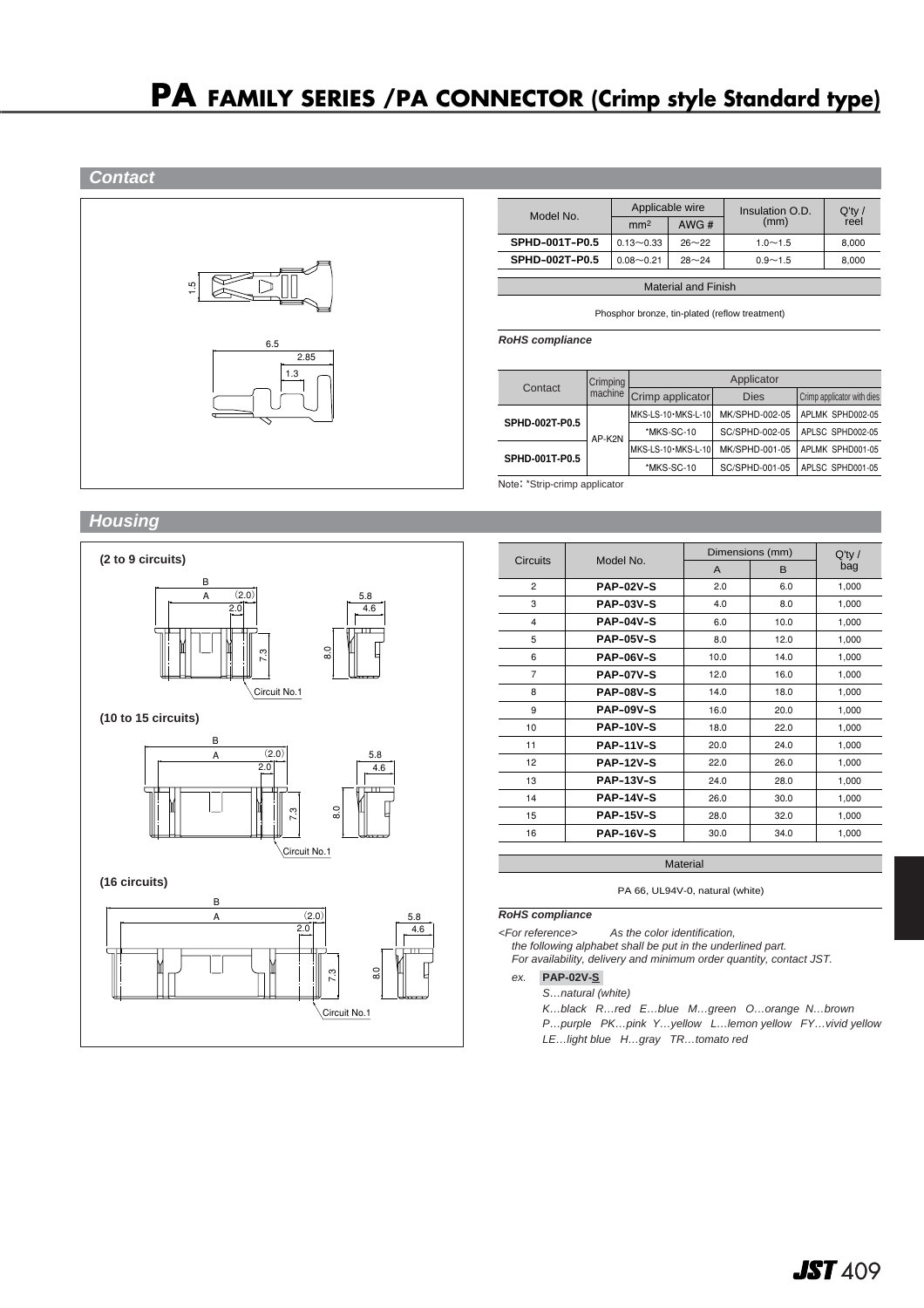### **Through-hole type shrouded header**



#### **Top entry type Side entry type**

|                 | Model No.        |                    | Dimensions (mm) | $Q'$ ty /    |       |
|-----------------|------------------|--------------------|-----------------|--------------|-------|
| <b>Circuits</b> | Without a boss   | With a boss        | A               | <sub>B</sub> | box   |
| $2$ (Note 1)    | B02B-PAFYK-A     | B02B-PAFYK-1A      | 2.0             | 6.0          | 1,000 |
| $\overline{2}$  | <b>B02B-PASK</b> | B02B-PASK-1        | 2.0             | 6.0          | 1,000 |
| 3               | <b>B03B-PASK</b> | <b>B03B-PASK-1</b> | 4.0             | 8.0          | 1,000 |
| 4               | <b>B04B-PASK</b> | B04B-PASK-1        | 6.0             | 10.0         | 1.000 |
| 5               | <b>B05B-PASK</b> | B05B-PASK-1        | 8.0             | 12.0         | 500   |
| 6               | <b>B06B-PASK</b> | <b>B06B-PASK-1</b> | 10.0            | 14.0         | 500   |
| $\overline{7}$  | <b>B07B-PASK</b> | B07B-PASK-1        | 12.0            | 16.0         | 500   |
| 8               | <b>B08B-PASK</b> | B08B-PASK-1        | 14.0            | 18.0         | 500   |
| 9               | <b>B09B-PASK</b> | B09B-PASK-1        | 16.0            | 20.0         | 500   |
| 10              | <b>B10B-PASK</b> | B10B-PASK-1        | 18.0            | 22.0         | 500   |
| 11              | <b>B11B-PASK</b> | B11B-PASK-1        | 20.0            | 24.0         | 250   |
| 12              | <b>B12B-PASK</b> | B12B-PASK-1        | 22.0            | 26.0         | 250   |
| 13              | <b>B13B-PASK</b> | B13B-PASK-1        | 24.0            | 28.0         | 250   |
| 14              | <b>B14B-PASK</b> | B14B-PASK-1        | 26.0            | 30.0         | 250   |
| 15              | <b>B15B-PASK</b> | B15B-PASK-1        | 28.0            | 32.0         | 250   |
| 16              | <b>B16B-PASK</b> | B16B-PASK-1        | 30.0            | 34.0         | 250   |

#### Material and Finish

Post: Copper alloy, copper-undercoated, tin-plated (reflow treatment) Wafer: Glass-filled PBT, UL94V-0, natural (white) (Note1) PA 66, UL94V-0, vivid yellow

**RoHS compliance** This product displays (LF)(SN) on a label.

<For reference> As the color identification,

the following alphabet shall be put in the underlined part. For availability, delivery and minimum order quantity, contact JST.

#### ex. **B02B-PASK-**

S…natural (white)

K…black R…red E…blue M…green O…orange N…brown P…purple PK…pink Y…yellow L…lemon yellow FY…vivid yellow LE…light blue H…gray TR…tomato red



|                            |                    |      | Dimensions (mm) | $Q'$ ty / |  |  |
|----------------------------|--------------------|------|-----------------|-----------|--|--|
| <b>Circuits</b>            | Model No.          | A    | B               | box       |  |  |
| $\overline{2}$             | S02B-PASK-2        | 2.0  | 6.0             | 1,000     |  |  |
| 3                          | S03B-PASK-2        | 4.0  | 8.0             | 1,000     |  |  |
| $\overline{\mathbf{4}}$    | S04B-PASK-2        | 6.0  | 10.0            | 500       |  |  |
| 5                          | <b>S05B-PASK-2</b> | 8.0  | 12.0            | 500       |  |  |
| 6                          | S06B-PASK-2        | 10.0 | 14.0            | 500       |  |  |
| $\overline{7}$             | S07B-PASK-2        | 12.0 | 16.0            | 250       |  |  |
| 8                          | <b>S08B-PASK-2</b> | 14.0 | 18.0            | 250       |  |  |
| 9                          | S09B-PASK-2        | 16.0 | 20.0            | 250       |  |  |
| 10                         | S10B-PASK-2        | 18.0 | 22.0            | 250       |  |  |
| 11                         | S11B-PASK-2        | 20.0 | 24.0            | 250       |  |  |
| 12                         | S12B-PASK-2        | 22.0 | 26.0            | 250       |  |  |
| 13                         | <b>S13B-PASK-2</b> | 24.0 | 28.0            | 200       |  |  |
| 14                         | S14B-PASK-2        | 26.0 | 30.0            | 200       |  |  |
| 15                         | S15B-PASK-2        | 28.0 | 32.0            | 200       |  |  |
| 16                         | S16B-PASK-2        | 30.0 | 34.0            | 200       |  |  |
|                            |                    |      |                 |           |  |  |
| <b>Material and Finish</b> |                    |      |                 |           |  |  |

#### Post: Copper alloy, copper-undercoated, tin-plated (reflow treatment) Wafer: Glass-filled PBT, UL94V-0, natural (white)

**RoHS compliance** This product displays (LF)(SN) on a label.

<For reference> As the color identification,

the following alphabet shall be put in the underlined part.

For availability, delivery and minimum order quantity, contact JST.

## ex. **S03B-PASK-2-**

S…natural (white)

K…black R…red E…blue M…green O…orange N…brown

- P…purple PK…pink Y…yellow L…lemon yellow LE…light blue
- H…gray TR…tomato red

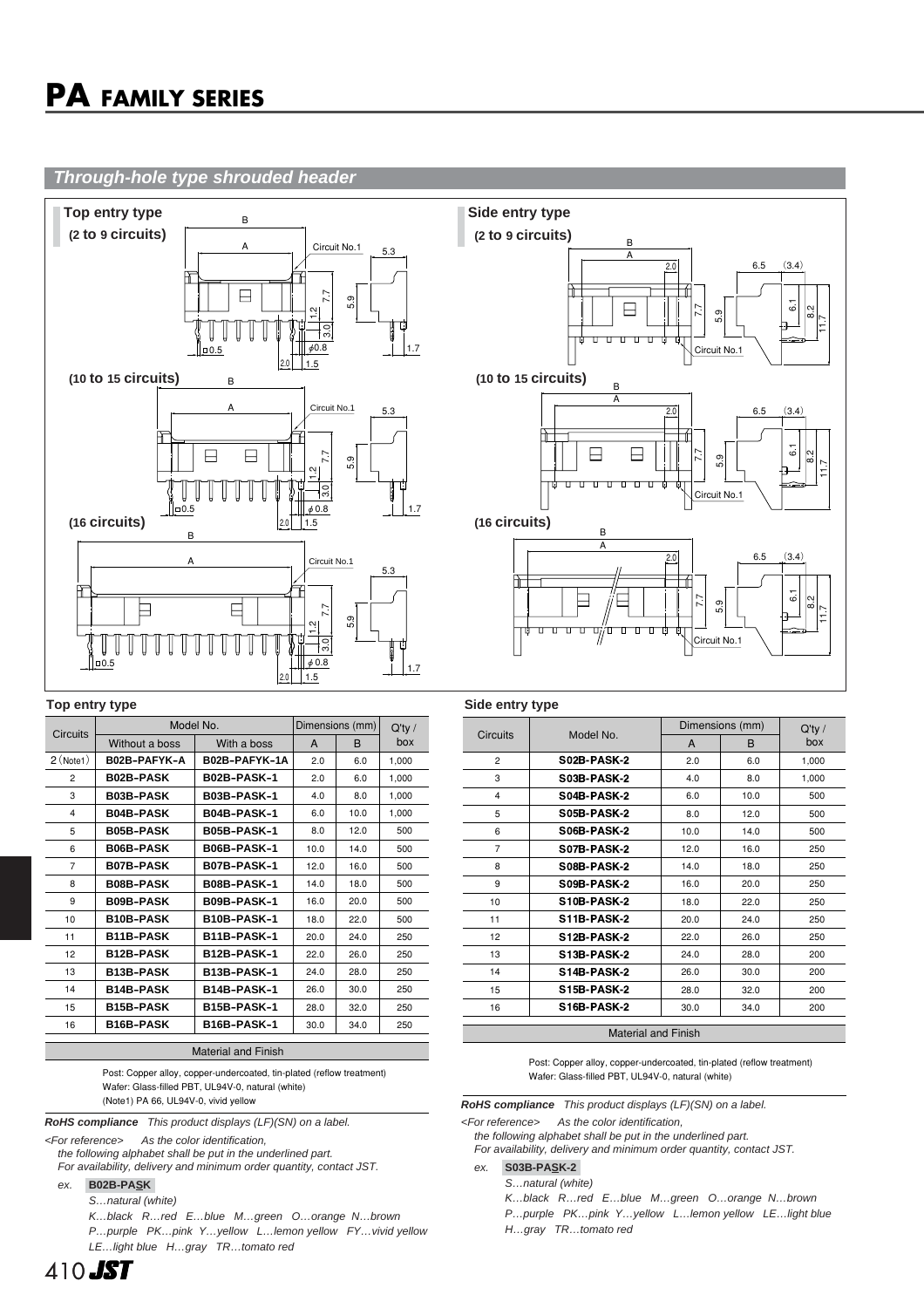## **SMT type shrouded header**



| <b>Circuits</b> | Model No.             |                         | Dimensions(mm) | $Q'$ ty / |      |
|-----------------|-----------------------|-------------------------|----------------|-----------|------|
|                 | Without a boss        | With a boss             | A              | B         | reel |
| $\overline{2}$  | <b>BM02B-PASS-(*)</b> | BM02B-PASS-1-(*)        | 2.0            | 8.0       | 500  |
| 3               | <b>BM03B-PASS-(*)</b> | BM03B-PASS-1-(*)        | 4.0            | 10.0      | 500  |
| 4               | <b>BM04B-PASS-(*)</b> | <b>BM04B-PASS-1-(*)</b> | 6.0            | 12.0      | 500  |
| 5               | <b>BM05B-PASS-(*)</b> | BM05B-PASS-1-(*)        | 8.0            | 14.0      | 500  |
| 6               | BM06B-PASS-(*)        | <b>BM06B-PASS-1-(*)</b> | 10.0           | 16.0      | 500  |
| $\overline{7}$  | BM07B-PASS-(*)        | <b>BM07B-PASS-1-(*)</b> | 12.0           | 18.0      | 500  |
| 8               | BM08B-PASS-(*)        | <b>BM08B-PASS-1-(*)</b> | 14.0           | 20.0      | 500  |
| 9               | <b>BM09B-PASS-(*)</b> | BM09B-PASS-1-(*)        | 16.0           | 22.0      | 500  |
| 10              | <b>BM10B-PASS-(*)</b> | BM10B-PASS-1-(*)        | 18.0           | 24.0      | 500  |
| 11              | <b>BM11B-PASS-(*)</b> | BM11B-PASS-1-(*)        | 20.0           | 26.0      | 500  |
| 12 <sup>2</sup> | <b>BM12B-PASS-(*)</b> | BM12B-PASS-1-(*)        | 22.0           | 28.0      | 500  |
| 13              | <b>BM13B-PASS-(*)</b> | BM13B-PASS-1-(*)        | 24.0           | 30.0      | 500  |
|                 |                       |                         |                |           |      |

Material and Finish

Post: Copper alloy, copper-undercoated, tin-plated (reflow treatment) Wafer: PA, UL94V-0, natural (ivory) Solder tab: Copper alloy, copper-undercoated, tin-plated (reflow treatment)

**RoHS compliance** This product displays (LF)(SN) on a label. Note: (\*): TF…taping product

TFT…taping product with suction tape.

| Circuits       | Model No.             |                  | Dimensions(mm) | $Q'$ ty / |       |
|----------------|-----------------------|------------------|----------------|-----------|-------|
|                | Without a boss        | With a boss      | A              | B         | reel  |
| $\overline{2}$ | <b>SM02B-PASS-(*)</b> | SM02B-PASS-1-(*) | 2.0            | 8.0       | 1,000 |
| 3              | <b>SM03B-PASS-(*)</b> | SM03B-PASS-1-(*) | 4.0            | 10.0      | 1,000 |
| 4              | <b>SM04B-PASS-(*)</b> | SM04B-PASS-1-(*) | 6.0            | 12.0      | 1,000 |
| 5              | <b>SM05B-PASS-(*)</b> | SM05B-PASS-1-(*) | 8.0            | 14.0      | 1,000 |
| 6              | <b>SM06B-PASS-(*)</b> | SM06B-PASS-1-(*) | 10.0           | 16.0      | 1,000 |
| $\overline{7}$ | <b>SM07B-PASS-(*)</b> | SM07B-PASS-1-(*) | 12.0           | 18.0      | 1,000 |
| 8              | <b>SM08B-PASS-(*)</b> | SM08B-PASS-1-(*) | 14.0           | 20.0      | 1,000 |
| 9              | <b>SM09B-PASS-(*)</b> | SM09B-PASS-1-(*) | 16.0           | 22.0      | 1,000 |
| 10             | <b>SM10B-PASS-(*)</b> | SM10B-PASS-1-(*) | 18.0           | 24.0      | 1,000 |
| 11             | <b>SM11B-PASS-(*)</b> | SM11B-PASS-1-(*) | 20.0           | 26.0      | 1,000 |
| 12             | <b>SM12B-PASS-(*)</b> | SM12B-PASS-1-(*) | 22.0           | 28.0      | 1,000 |

#### Material and Finish

Post: Copper alloy, copper-undercoated, tin-plated (reflow treatment) Wafer: PA, UL94V-0, natural (ivory) Solder tab: Copper alloy, copper-undercoated, tin-plated (reflow treatment)

**RoHS compliance** This product displays (LF)(SN) on a label.

Note: (\*): TB…taping product

TBT…taping product with suction tape.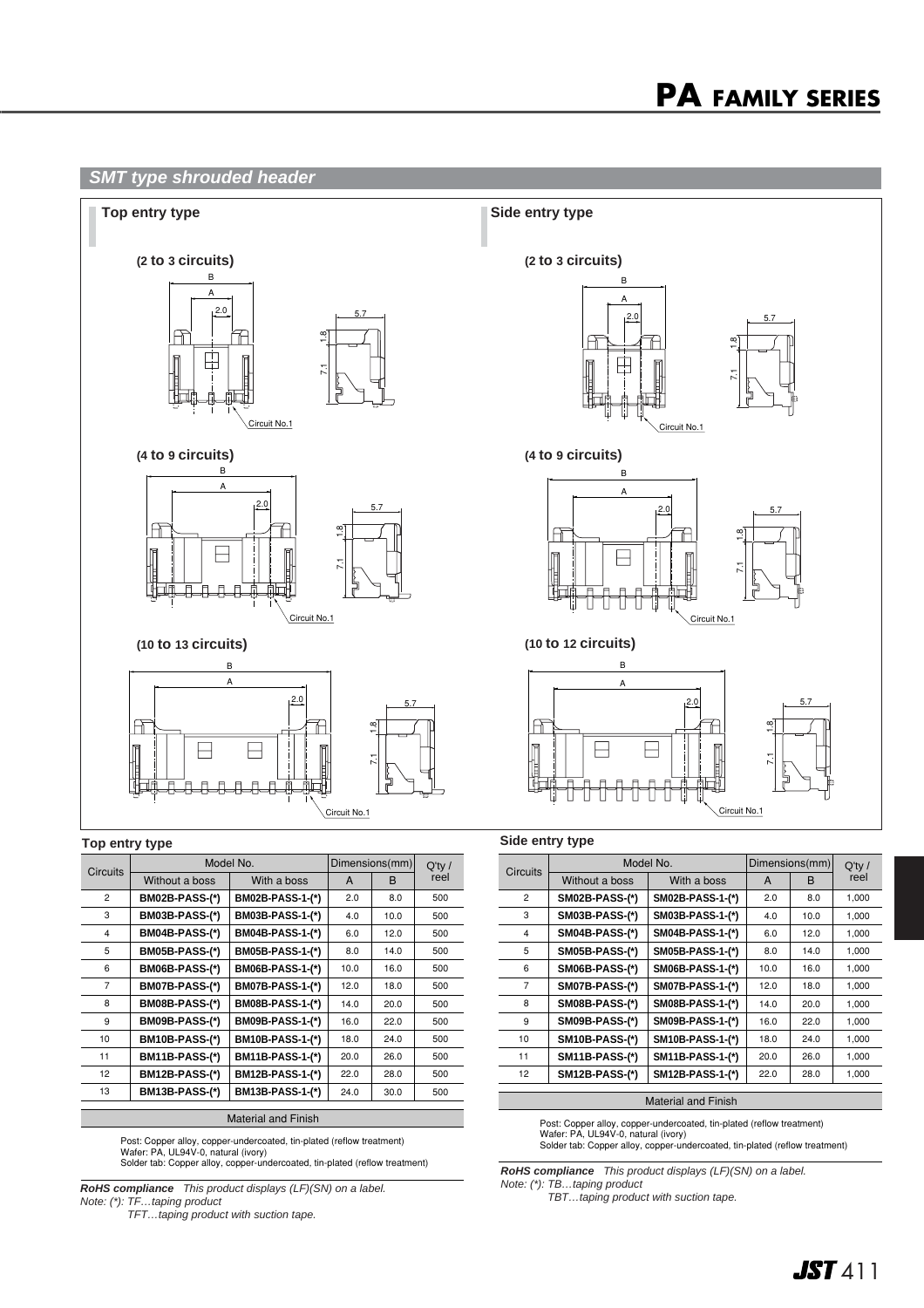## **Shrouded header <High box type>**



|                            | Model No.         |                     | Dimensions(mm) |      | $Q'$ ty / |  |  |
|----------------------------|-------------------|---------------------|----------------|------|-----------|--|--|
| <b>Circuits</b>            | Without a boss    | With a boss         | A              | B    | box       |  |  |
| $\overline{2}$             | <b>BH02B-PASK</b> | BH02B-PASK-1        | 2.0            | 6.0  | 900       |  |  |
| 3                          | <b>BH03B-PASK</b> | BH03B-PASK-1        | 4.0            | 8.0  | 675       |  |  |
| 4                          | <b>BH04B-PASK</b> | BH04B-PASK-1        | 6.0            | 10.0 | 525       |  |  |
| 5                          | <b>BH05B-PASK</b> | BH05B-PASK-1        | 8.0            | 12.0 | 450       |  |  |
| 6                          | <b>BH06B-PASK</b> | <b>BH06B-PASK-1</b> | 10.0           | 14.0 | 375       |  |  |
| $\overline{7}$             | <b>BH07B-PASK</b> | BH07B-PASK-1        | 12.0           | 16.0 | 325       |  |  |
| 8                          | <b>BH08B-PASK</b> | BH08B-PASK-1        | 14.0           | 18.0 | 300       |  |  |
| 9                          | <b>BH09B-PASK</b> | BH09B-PASK-1        | 16.0           | 20.0 | 250       |  |  |
| 10                         | <b>BH10B-PASK</b> | BH10B-PASK-1        | 18.0           | 22.0 | 225       |  |  |
| 11                         | <b>BH11B-PASK</b> | BH11B-PASK-1        | 20.0           | 24.0 | 225       |  |  |
| 12                         | <b>BH12B-PASK</b> | <b>BH12B-PASK-1</b> | 22.0           | 26.0 | 200       |  |  |
| 15                         | <b>BH15B-PASK</b> | BH15B-PASK-1        | 28.0           | 32.0 | 150       |  |  |
|                            |                   |                     |                |      |           |  |  |
| <b>Material and Finish</b> |                   |                     |                |      |           |  |  |

Post: Copper alloy, copper-undercoated, tin-plated (reflow treatment) Wafer: Glass-filled PBT, UL94V-0, natural (white)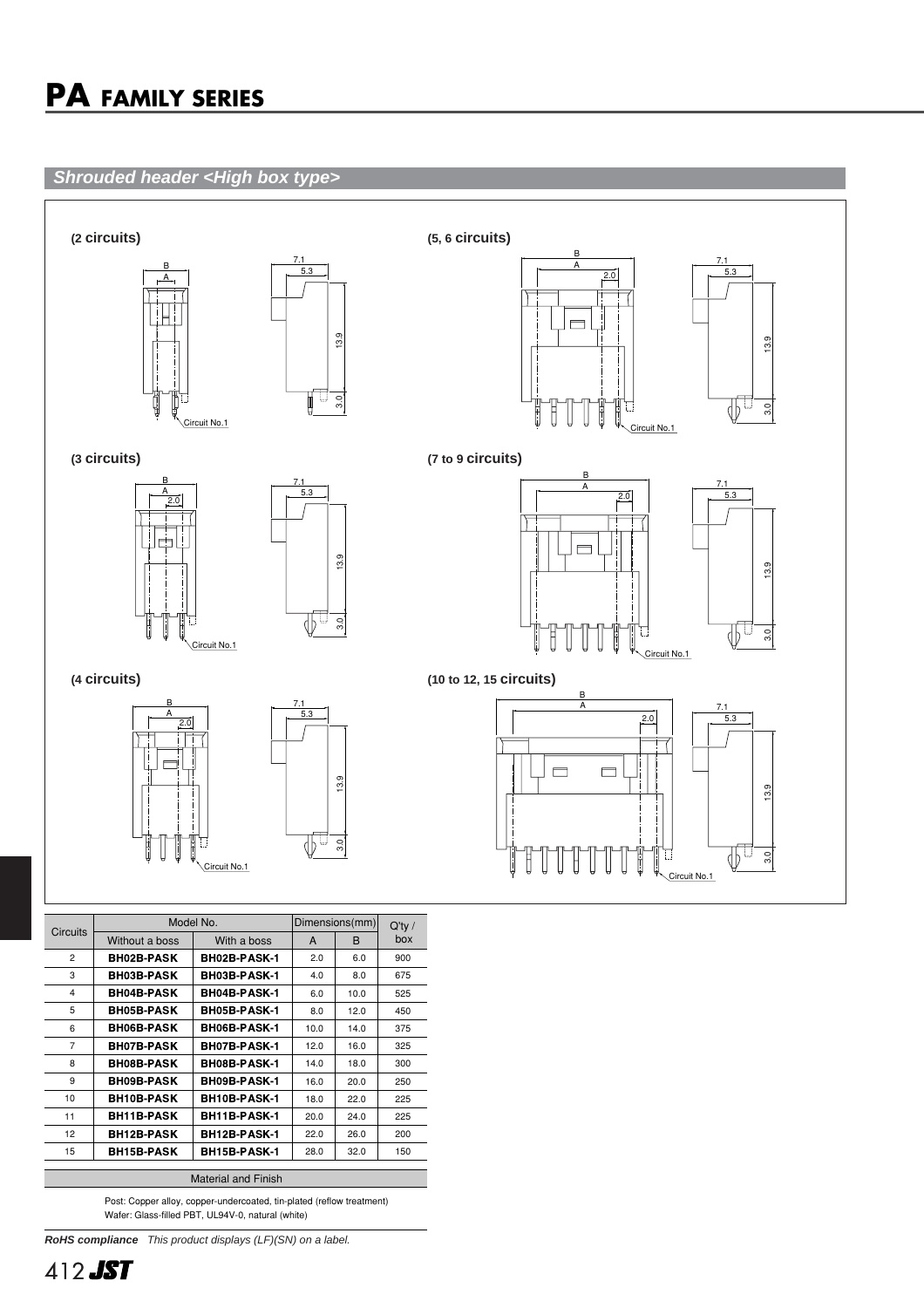## **PA FAMILY SERIES /PA CONNECTOR (Crimp style Retainer mountable type)**



| Model No.           | Applicable wire            |      | Insulation O.D. | $Q'$ ty / |  |  |  |
|---------------------|----------------------------|------|-----------------|-----------|--|--|--|
|                     | mm <sup>2</sup>            | AWG# | (mm)            | reel      |  |  |  |
| SPA-001T-P0.5       | $0.13 - 0.33$<br>$26 - 22$ |      | $0.9 - 1.5$     | 10.000    |  |  |  |
|                     |                            |      |                 |           |  |  |  |
| Matorial and Einich |                            |      |                 |           |  |  |  |

Phosphor bronze, tin-plated (reflow treatment)

| Crimping<br>Contact |        |                            | Applicator    |                            |
|---------------------|--------|----------------------------|---------------|----------------------------|
|                     |        | (machine Crimp applicator) | <b>Dies</b>   | Crimp applicator with dies |
|                     | AP-K2N | MKS-L                      | MK/SPA-001-05 | APLMK SPA001-05            |
| SPA-001T-P0.5       |        |                            |               |                            |

**Housing**



Circuit No.1

| Circuits       | Model No. | Dimensions(mm) | $Q'$ ty / |       |
|----------------|-----------|----------------|-----------|-------|
|                |           | A              | B         | bag   |
| $\overline{c}$ | PARP-02V  | 2.0            | 5.4       | 1,000 |
| 3              | PARP-03V  | 4.0            | 7.4       | 1,000 |
| 4              | PARP-04V  | 6.0            | 9.4       | 1,000 |
| 5              | PARP-05V  | 8.0            | 11.4      | 1,000 |
| 6              | PARP-06V  | 10.0           | 14.0      | 1,000 |
| 7              | PARP-07V  | 12.0           | 16.0      | 1,000 |
| 8              | PARP-08V  | 14.0           | 18.0      | 1,000 |
| 9              | PARP-09V  | 16.0           | 20.0      | 1,000 |
| 10             | PARP-10V  | 18.0           | 22.0      | 1,000 |
| $*15$          | PARP-15V  | 28.0           | 32.0      | 500   |

Material

PA 66, UL94V-0, natural (white)

#### **RoHS compliance**

7.2

Circuit No.1

Note: \*Marked product is not CSA approved.

<For reference> As the color identification, the following alphabet shall be put in the underlined part.

For availability, delivery and minimum order quantity, contact JST. ex. **PARP-02V-oo-**

(blank)…natural (white) R…red E…blue Y…yellow M…green

## **Retainer**



| <b>Circuits</b> | Model No.        | Dimensions(mm) | Q'tv/ |       |  |
|-----------------|------------------|----------------|-------|-------|--|
|                 |                  | A              | B     | bag   |  |
| $\overline{2}$  | <b>PMS-02V-S</b> | 2.0            | 7.3   | 1,000 |  |
| 3               | <b>PMS-03V-S</b> | 4.0            | 9.3   | 1,000 |  |
| 4               | <b>PMS-04V-S</b> | 6.0            | 11.3  | 1,000 |  |
| 5               | <b>PMS-05V-S</b> | 8.0            | 13.3  | 1,000 |  |
| 6               | <b>PMS-06V-S</b> | 10.0           | 11.55 | 1,000 |  |
| $\overline{7}$  | <b>PMS-07V-S</b> | 12.0           | 13.55 | 1,000 |  |
| 8               | <b>PMS-08V-S</b> | 14.0           | 15.55 | 1,000 |  |
| * 9             | <b>PMS-09V-S</b> | 16.0           | 17.55 | 1,000 |  |
| $*10$           | <b>PMS-10V-S</b> | 18.0           | 19.55 | 1,000 |  |
| *15             | <b>PMS-15V-S</b> | 28.0           | 29.55 | 1,000 |  |
| Material        |                  |                |       |       |  |

Glass-filled PA 66, UL94V-0, natural (ivory)

**RoHS compliance** Note: \*Marked products are not CSA approved.

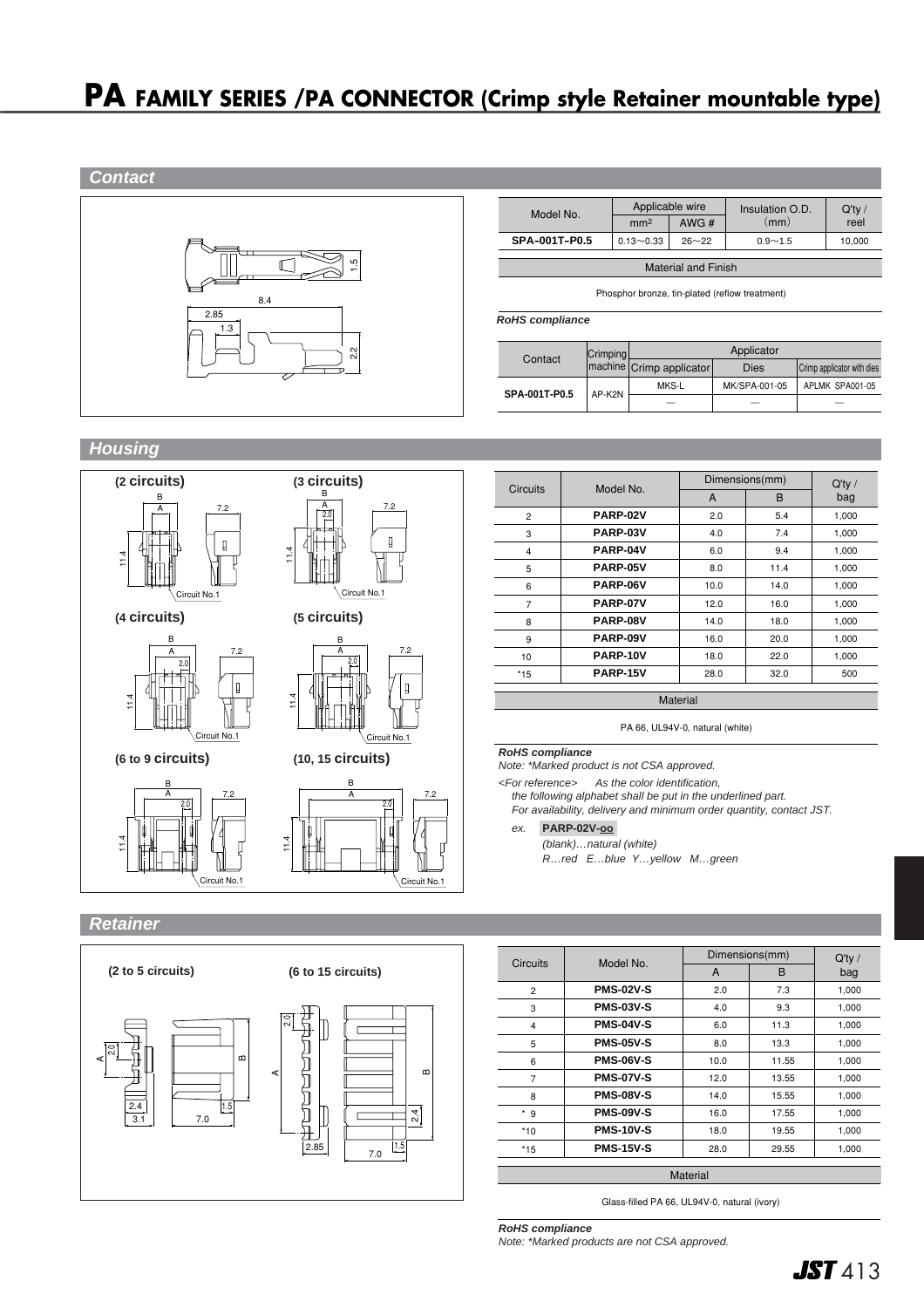## **PA FAMILY SERIES /PAF CONNECTOR (Insulation displacement type)**

## **Receptacle**



|                 | Model No.   |      | Dimensions(mm) |                  |  |
|-----------------|-------------|------|----------------|------------------|--|
| <b>Circuits</b> |             | A    | B              | $Q'$ ty /<br>box |  |
| $\overline{2}$  | 02PAF-6S    | 2.0  | 6.0            | 1.000            |  |
| 3               | $03$ PAF-6S | 4.0  | 8.0            | 1.000            |  |
| 4               | 04PAF-6S    | 6.0  | 10.0           | 500              |  |
| 5               | 05PAF-6S    | 8.0  | 12.0           | 500              |  |
| 6               | $06$ PAF-6S | 10.0 | 14.0           | 500              |  |
| $\overline{7}$  | 07PAF-6S    | 12.0 | 16.0           | 500              |  |
| 8               | 08PAF-6S    | 14.0 | 18.0           | 250              |  |
| 9               | $09$ PAF-6S | 16.0 | 20.0           | 250              |  |
| 10              | 10PAF-6S    | 18.0 | 22.0           | 250              |  |
| 11              | 11PAF-6S    | 20.0 | 24.0           | 250              |  |
| 12              | 12PAF-6S    | 22.0 | 26.0           | 250              |  |
| 13              | 13PAF-6S    | 24.0 | 28.0           | 250              |  |
| 14              | 14PAF-6S    | 26.0 | 30.0           | 250              |  |
| 15              | 15PAF-6S    | 28.0 | 32.0           | 250              |  |
| $*16$           | 16PAF-6S    | 30.0 | 34.0           | 250              |  |

#### Material and Finish

Contact: Phosphor bronze, tin-plated (reflow treatment) Housing: PA 66, UL94V-0, natural (white)

#### **RoHS compliance**

Note: \*Marked product is not UL/CSA approved.

<For reference> As the color identification, the following alphabet shall be put in the underlined part.

For availability, delivery and minimum order quantity, contact JST.

ex. **02PAF-6S-**

S…natural (white)

R…red E…blue M…green Y…yellow



| <b>Circuits</b> | Model No.         |      | Dimensions(mm) |       |  |  |
|-----------------|-------------------|------|----------------|-------|--|--|
|                 |                   | A    | B              | bag   |  |  |
| $\overline{2}$  | <b>PAFS-02V-S</b> | 2.0  | 7.4            | 1,000 |  |  |
| 3               | <b>PAFS-03V-S</b> | 4.0  | 9.4            | 1,000 |  |  |
| 4               | PAFS-04V-S        | 6.0  | 11.4           | 1,000 |  |  |
| 5               | <b>PAFS-05V-S</b> | 8.0  | 13.4           | 1,000 |  |  |
| 6               | <b>PAFS-06V-S</b> | 10.0 | 15.4           | 1,000 |  |  |
| 7               | <b>PAFS-07V-S</b> | 12.0 | 17.4           | 1,000 |  |  |
| 8               | <b>PAFS-08V-S</b> | 14.0 | 19.4           | 1,000 |  |  |
| * 9             | <b>PAFS-09V-S</b> | 16.0 | 21.4           | 1,000 |  |  |
| $*10$           | <b>PAFS-10V-S</b> | 18.0 | 23.4           | 1,000 |  |  |
| $*11$           | <b>PAFS-11V-S</b> | 20.0 | 25.4           | 1,000 |  |  |
| $*12$           | <b>PAFS-12V-S</b> | 22.0 | 27.4           | 1,000 |  |  |
| $*13$           | <b>PAFS-13V-S</b> | 24.0 | 29.4           | 1,000 |  |  |
| $*14$           | <b>PAFS-14V-S</b> | 26.0 | 31.4           | 1,000 |  |  |
| $*15$           | <b>PAFS-15V-S</b> | 28.0 | 33.4           | 1.000 |  |  |
|                 |                   |      |                |       |  |  |
| Material        |                   |      |                |       |  |  |

Glass-filled PA 66, UL94V-0, natural (ivory)

**RoHS compliance**

Note: \*Marked products are not UL/CSA approved.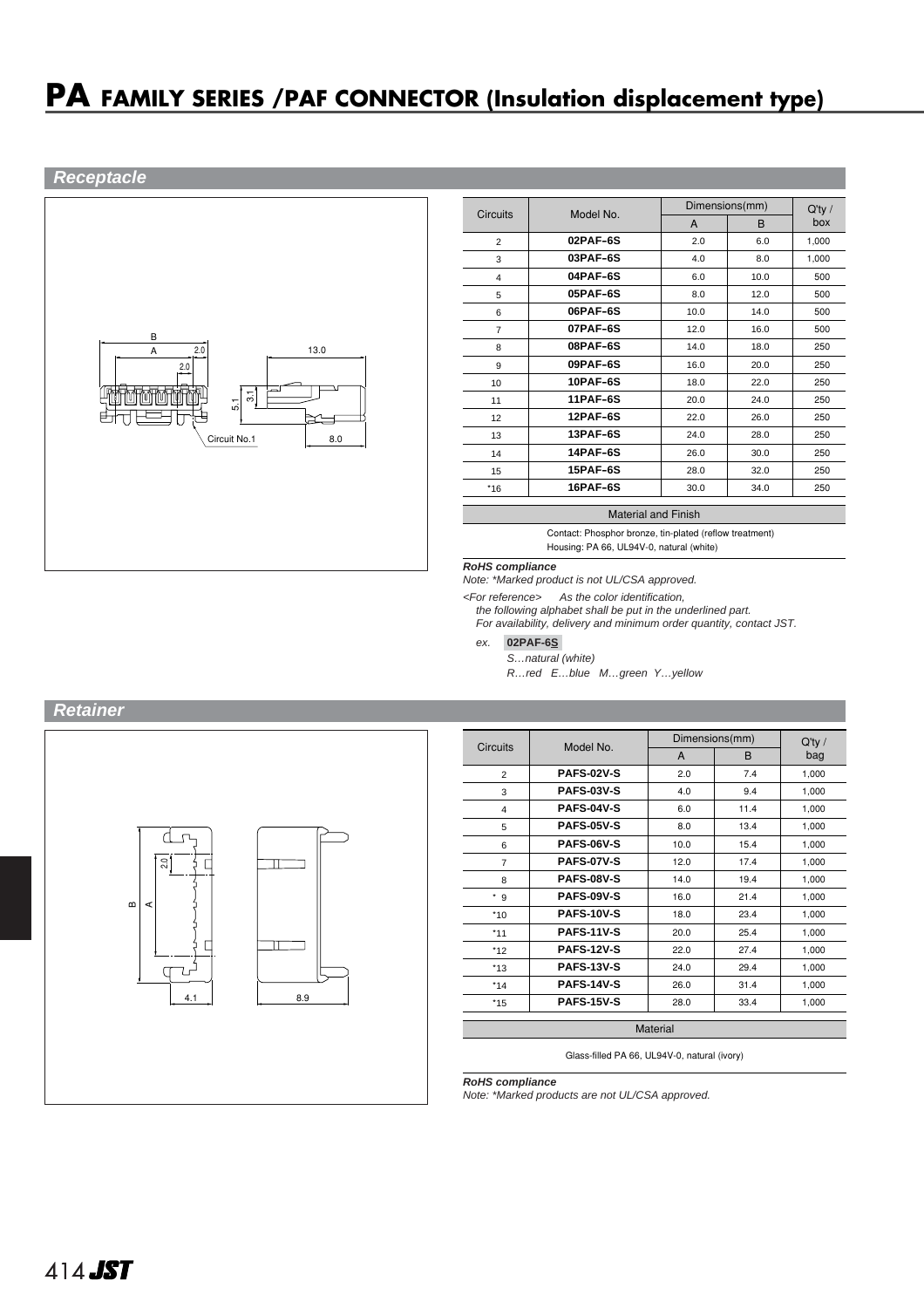

| Model No.             | Applicable wire |           | Insulation O.D. | $Q'$ ty / |  |
|-----------------------|-----------------|-----------|-----------------|-----------|--|
|                       | mm <sup>2</sup> | AWG#      | (mm)            | reel      |  |
| <b>SPAL-001T-P0.5</b> | $0.13 - 0.33$   | $26 - 22$ | $1.0 - 1.5$     | 10,000    |  |
| <b>SPAL-002T-P0.5</b> | $0.08 - 0.21$   | $28 - 24$ | $0.9 - 1.5$     | 10,000    |  |
|                       |                 |           |                 |           |  |

Material and Finish

Phosphor bronze, tin-plated (reflow treatment)

**RoHS compliance**

| Contact               | Crimping | Applicator               |                |                                 |  |
|-----------------------|----------|--------------------------|----------------|---------------------------------|--|
|                       |          | machine Crimp applicator | <b>Dies</b>    | Crimp applicator with dies      |  |
|                       |          | MKS-L                    | MK/SPAL-001-05 | APLMK SPAL001-05                |  |
| <b>SPAL-001T-P0.5</b> |          |                          |                |                                 |  |
| <b>SPAL-002T-P0.5</b> | AP-K2N   | MKS-L                    |                | MK/SPAL-002-05 APLMK SPAL002-05 |  |
|                       |          |                          |                |                                 |  |

## **Housing**





|                 |           | Dimensions(mm) | $Q'$ ty / |       |
|-----------------|-----------|----------------|-----------|-------|
| <b>Circuits</b> | Model No. | A              | B         | bag   |
| $\overline{2}$  | PALR-02VF | 2.0            | 9.4       | 1,000 |
| 3               | PALR-03VF | 4.0            | 11.4      | 1,000 |
| $\overline{4}$  | PALR-04VF | 6.0            | 13.4      | 1,000 |
| 5               | PALR-05VF | 8.0            | 15.4      | 1,000 |
| 6               | PALR-06VF | 10.0           | 17.4      | 1,000 |
| 7               | PALR-07VF | 12.0           | 19.4      | 1,000 |
| 8               | PALR-08VF | 14.0           | 21.4      | 1,000 |
|                 |           | Material       |           |       |

PA 66, UL94V-0, natural (white)

**RoHS compliance**

| Model No. |      | $Q'$ ty / |      |                |       |
|-----------|------|-----------|------|----------------|-------|
|           | A    | в         | C    | D              | bag   |
| PALR-02V  | 2.0  | 9.4       | 9.8  | 13.4           | 1,000 |
| PALR-03V  | 4.0  | 11.4      | 11.8 | 15.4           | 1,000 |
| PALR-04V  | 6.0  | 13.4      | 13.8 | 17.4           | 1,000 |
| PALR-06V  | 10.0 | 17.4      | 19.8 | 21.4           | 1,000 |
| PALR-07V  | 12.0 | 19.4      | 21.8 | 23.4           | 1,000 |
| PALR-08V  | 14.0 | 21.4      | 23.8 | 25.4           | 1,000 |
|           |      |           |      | Dimensions(mm) |       |

**Material** 

PA 66, UL94V-0, natural (white)

#### **RoHS compliance**

<For reference> As the color identification, the following alphabet shall be put in the underlined part.

For availability, delivery and minimum order quantity, contact JST.

## ex. **PALR-02V(F)-oo-**

(blank)…natural (white) R…red E…blue M…green Y…yellow

### **Retainer**

Retainers are interchangeable with those of the PA crimp style retainer mountable type.